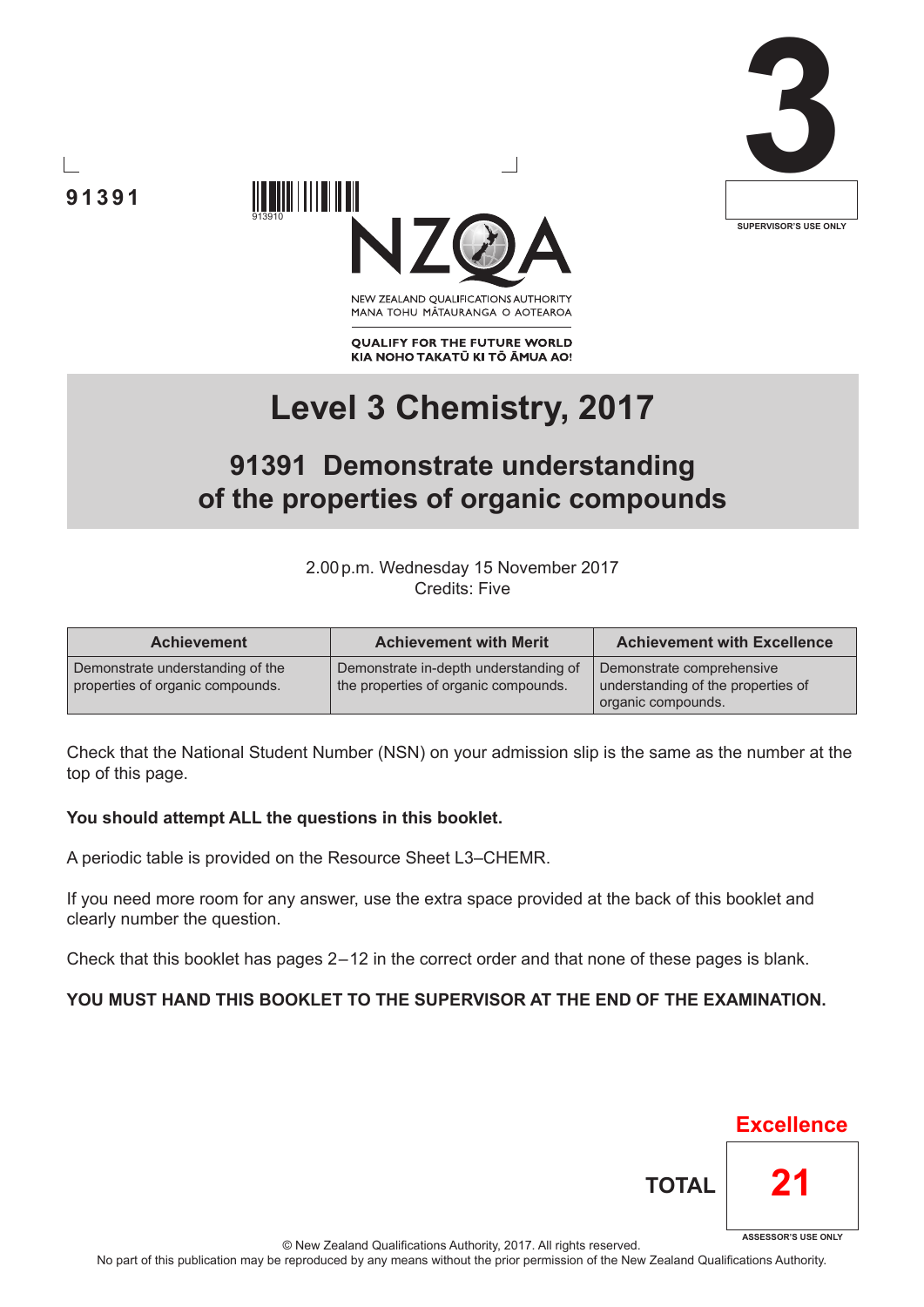$(a)$ Complete the table below to indicate the IUPAC name, functional group, and/or the structural formula for organic compounds that contain only four carbon atoms. The first row has been completed for you.

 $\overline{2}$ 

| <b>Functional</b><br>group | <b>Structural formula</b>                                                                                                                                                                                | <b>IUPAC</b> (systematic)<br>name |  |
|----------------------------|----------------------------------------------------------------------------------------------------------------------------------------------------------------------------------------------------------|-----------------------------------|--|
| Alkene                     | $CH3CH2CH=CH2$                                                                                                                                                                                           | but-1-ene                         |  |
| Amine                      | $H - C - C - C - N$                                                                                                                                                                                      | 2-methylpropan-1-amine            |  |
| Acyl chloride              | $H - C - C - C - C$                                                                                                                                                                                      | butanoyl chloride                 |  |
| Ester                      | $H-C\begin{pmatrix} 0 & H & H & H \\ 0 & 0 & C & C & H \\ 0 & 0 & 0 & H & H \end{pmatrix} = H$                                                                                                           | propyl methanoate                 |  |
| Keytone                    | $CH_3CH_2-C-CH_3$                                                                                                                                                                                        | $hat-2$ -ore                      |  |
| Aldehyde                   | $H = \begin{array}{ c c } \hline H & H & H \\ \hline H & \ddot{C} & \ddot{C} & \ddot{C} \\ \hline H & \ddot{C} & \ddot{C} & \ddot{C} \\ \hline H & \ddot{H} & \ddot{H} & \ddot{H} \\ \hline \end{array}$ | butanral                          |  |
| Amide                      |                                                                                                                                                                                                          | butanamide                        |  |

ž  $\bar{\rm{y}}$ 

 $\overline{y}$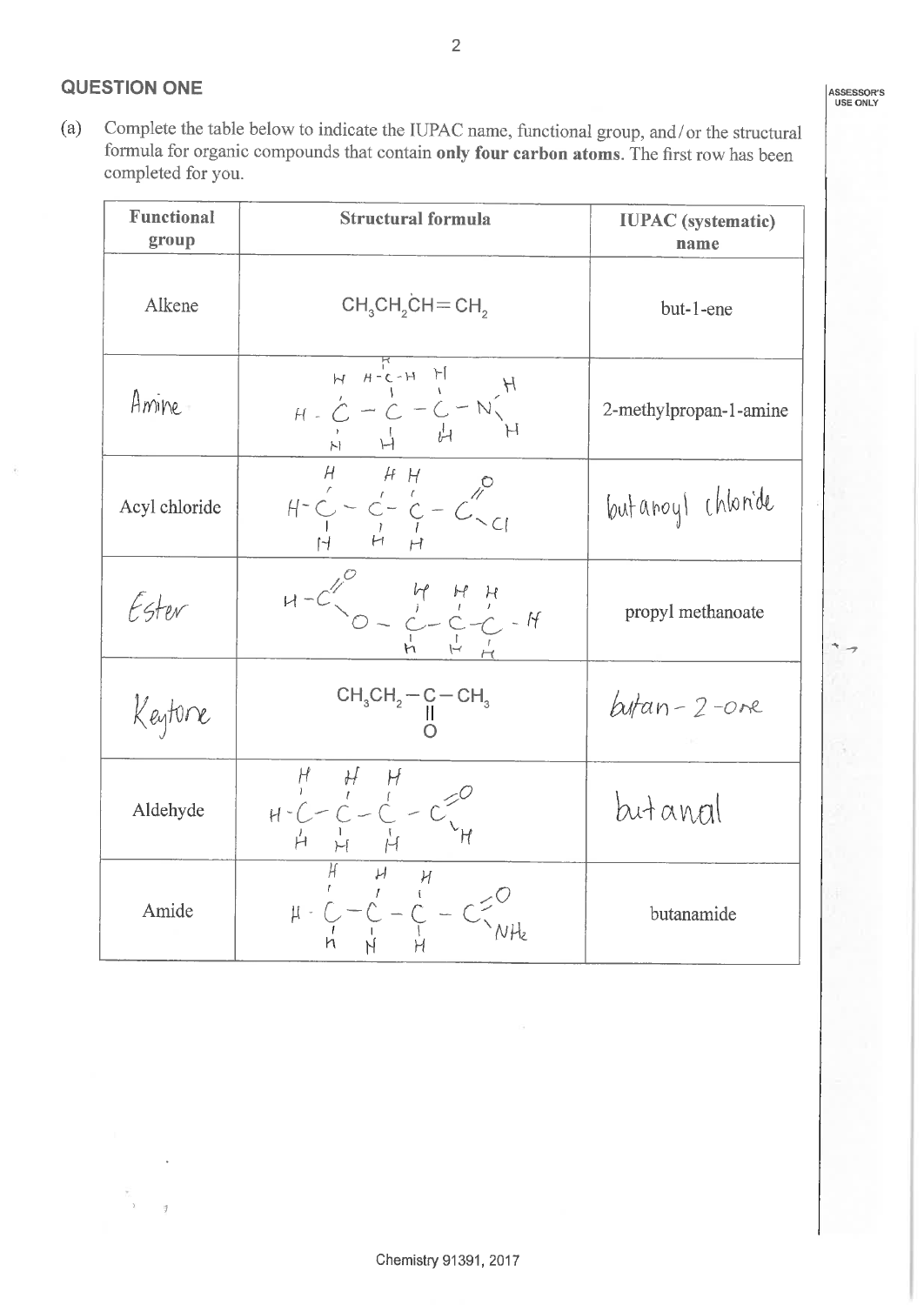$(b)$ Complete the following reaction scheme by drawing the structural formulae of both organic compounds  $A$  and  $B$ , as well as the major and minor products  $C$  and  $D$ .

Identify both reagents 1 and 2, and indicate the type of reaction occurring at each step.

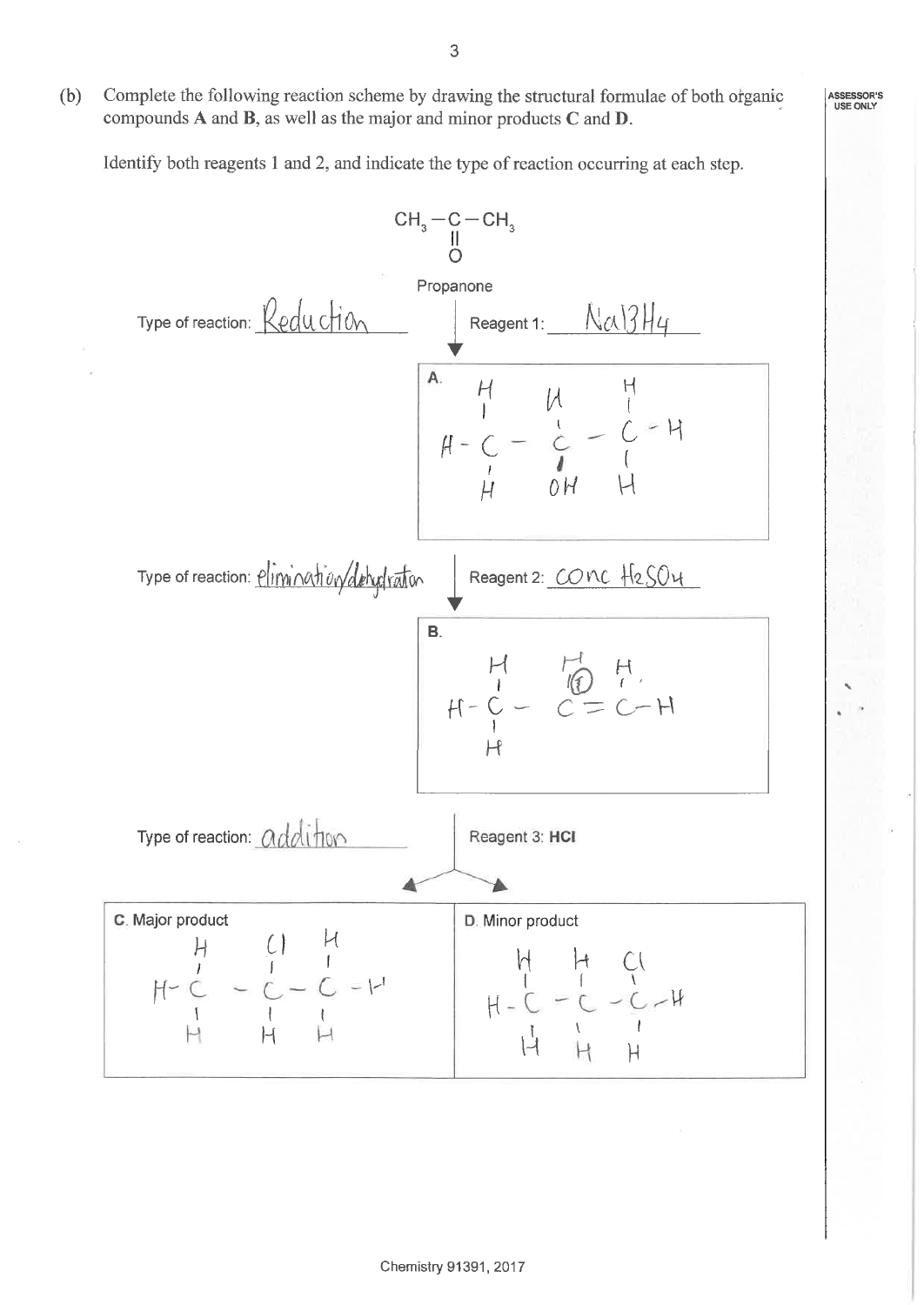- 
- Some organic compounds can exist as enantiomers (optical isomers).  $(c)$ An example is a secondary alcohol with the molecular formula  $C_A H_0OH$ .
	- $(i)$ Draw the enantiomers of  $C_4H_9OH$  in the box below.



- Explain what is meant by the term enantiomers (optical isomers).  $(ii)$ In your answer, you should:
	- identify the structural requirement for a molecule, such as  $C_A H_0OH$ , to exist as enantiomers
	- explain how enantiomers can be distinguished from each other.

Min order to be an enantioner the modecule must Contain a chiral carbon atom. A chiral curbon atom it a carbon atom in which is bonded to 4 offered cookbogs different groups of atoms eg in CuttyOH the central C atom is bonded to attatom, a CH3 group, a @ C2H5 group and an different erantioners shire plane polaxised light through the solutions and each enantioner Will as rodate the plane polarised light in opposite directions of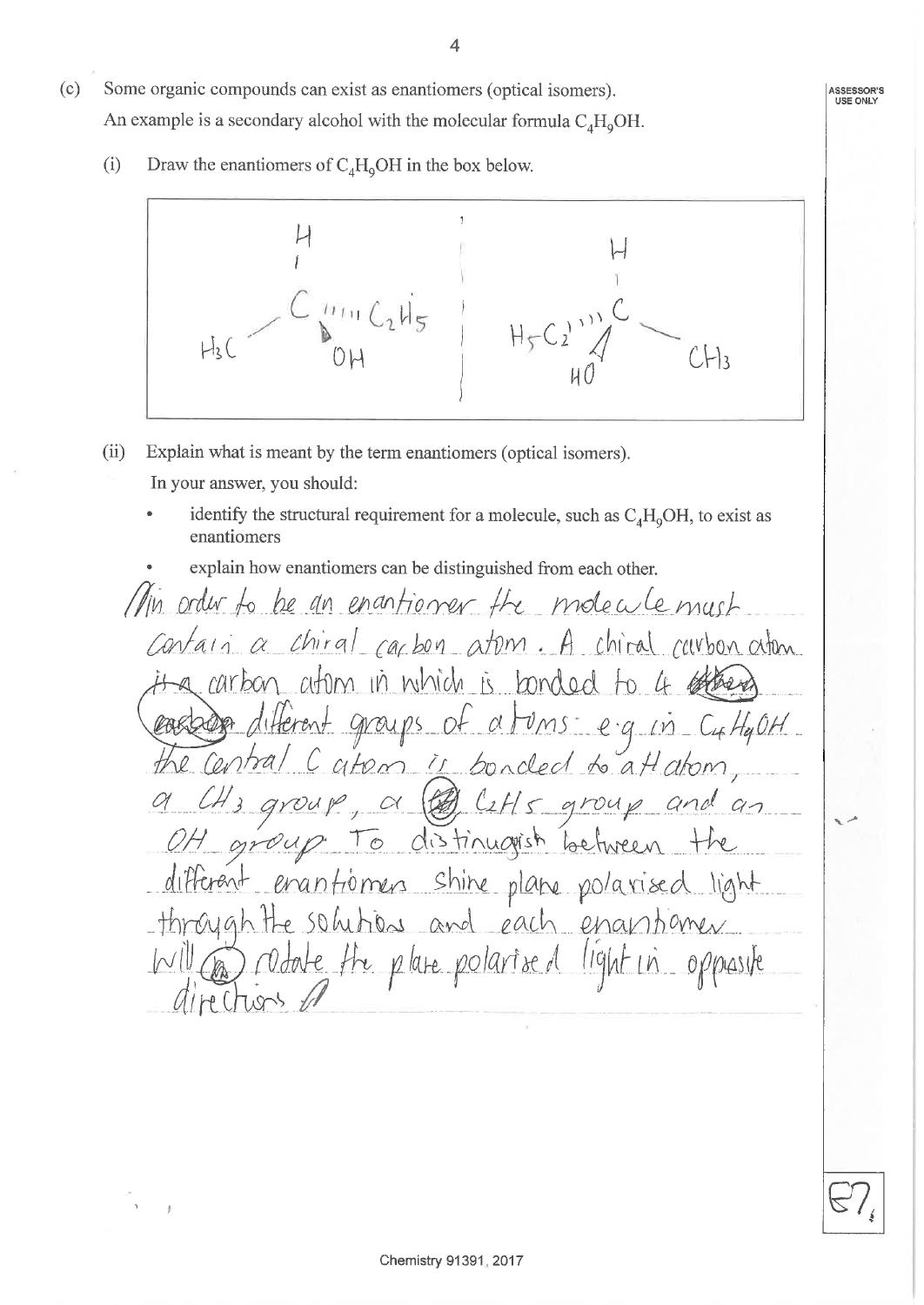

ï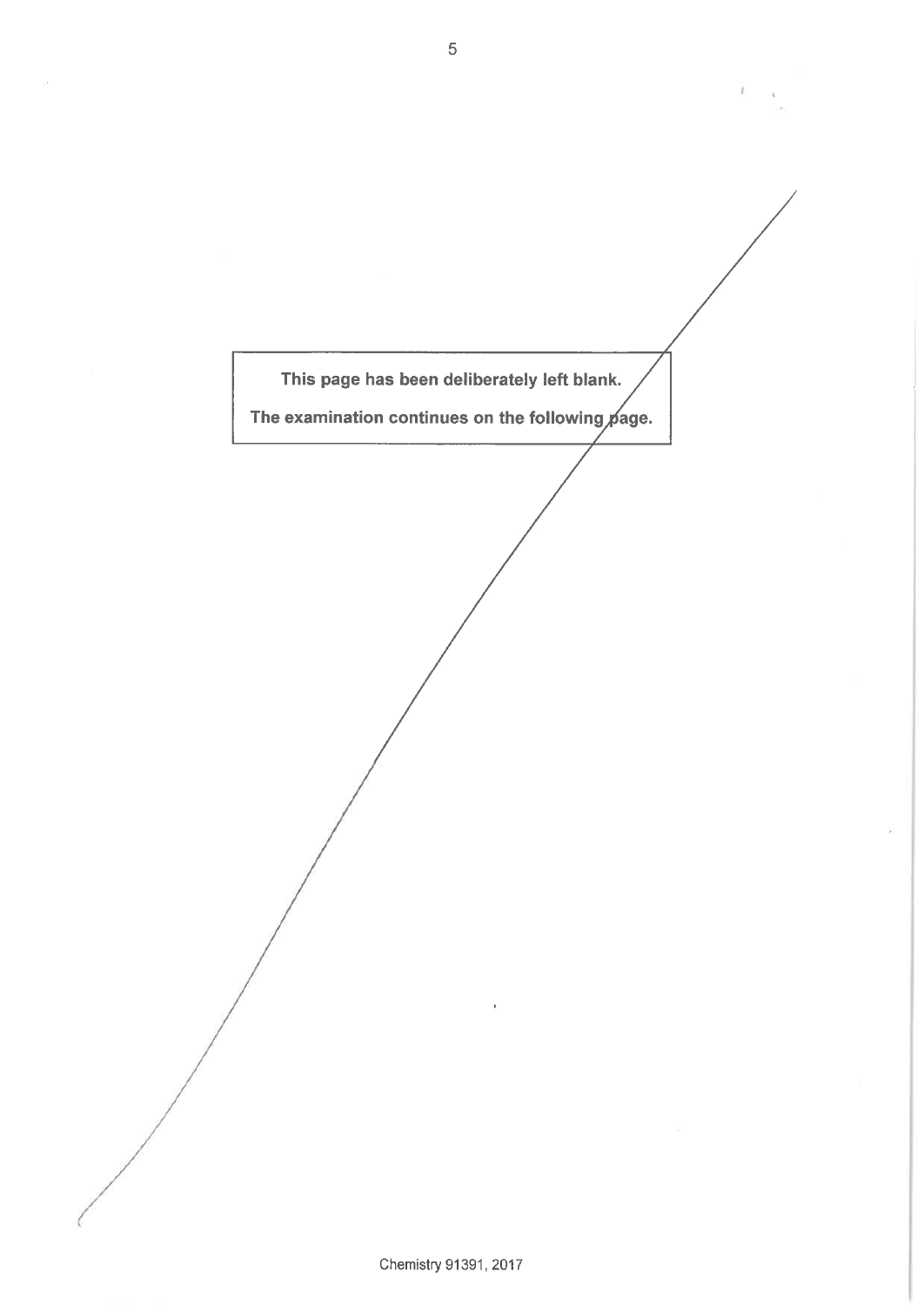## **QUESTION TWO**

 $(a)$ Compound  $P$  and compound  $Q$  are straight-chain constitutional (structural) isomers with the molecular formula  $C_5H_{12}O$ . Compound P can form optical isomers, whereas compound Q cannot.

When reacted with concentrated sulfuric acid, compound P forms two products, compounds R and S; compound Q forms only one product, compound S.

When compound  $Q$  is reacted with *Reagent 1*, it forms a chloroalkane, compound  $T$ .

Compound  $T$  reacts with concentrated  $NH<sub>3</sub>$  to form compound U.

Compound  $Q$  can also be oxidised to form compound  $V$ , which will turn moist blue litmus paper red.

Compound V can also be reacted with compound Q and Reagent 2, to form a sweet-smelling liquid, compound W.

Use the information above to identify compounds  $P$  to W, and reagents 1 and 2. Space for planning/working is provided in the box below.

OH.  $C - H$  $\frac{1}{2}$  $\sum_{i=1}^{n}$  $^{1}$ a, br ti V

ASSESSOR'S<br>USE ONLY

Den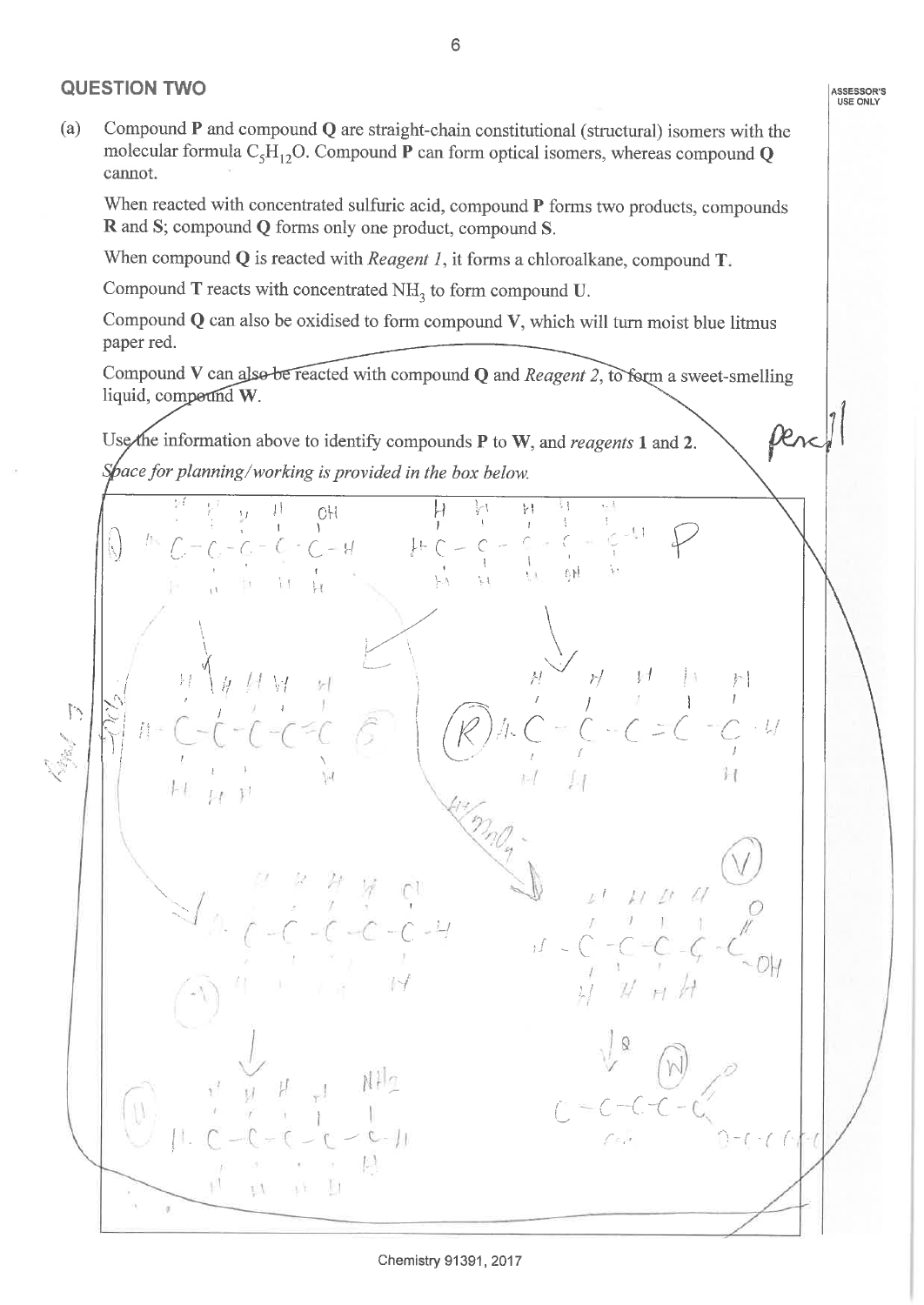$\overline{7}$ 

| Complete the following tables using the information found on the previous page. |  |
|---------------------------------------------------------------------------------|--|
|---------------------------------------------------------------------------------|--|

| Compound                  | <b>Structure</b>                                                                                                                          |  |  |
|---------------------------|-------------------------------------------------------------------------------------------------------------------------------------------|--|--|
| $\mathbf P$               | 넌<br>Ķ<br>ņ<br>$-H$<br>$pertan -2 -01$<br>-C<br>C,<br>$H -$<br>H<br>Ĥ<br>OH                                                               |  |  |
| Q                         | O <sup>1</sup><br>$\overline{\mathsf{r}}$<br>Н<br>H<br>H<br>$-c$ - H pentan-1-ol<br>$H-C$<br>H<br>М<br>Ч<br>H                             |  |  |
| $\mathbf R$               | H<br>H<br>$\mapsto$<br>pent-2-ene<br>$C = C - C - H$<br>$H -$<br>H<br>H<br>H                                                              |  |  |
| $\mathbf S$               | H<br>$\ensuremath{\mathop{\mathcal{M}}}\xspace$<br>H<br>$\overline{\mathcal{M}}$<br>H<br>pent-1-ene<br>$C = C$<br>$H -$<br>\—1            |  |  |
| T                         | C<br>+ 1 chloro pentane<br>ft-<br>-C<br>$\frac{1}{1}$<br>$\overline{\mu}$<br>H<br>H<br>н                                                  |  |  |
| $\mathbf U$               | $\downarrow$ )<br>H<br>Н<br>$NH_2$<br>pentan-1-amine<br>$\mu$ -<br>$C - H$<br>丹                                                           |  |  |
| $\boldsymbol{\mathrm{V}}$ | Н<br>닌<br>$\vdash$<br>$\vdash$<br>$\mathcal{P}$<br>penanoicacid<br>$H -$<br>C<br>H<br>$\uparrow$<br>Н<br>$H^-$                            |  |  |
| W                         | ਸ਼<br>$\varphi$<br>٢<br>$\vdash$<br>H<br>и<br>$H-C$<br>$\sim_O$<br>Ĥ<br>Ń<br>Н<br>Н<br>(portomous) pentyl<br>$\vdash$<br>μ<br>H<br>pentan |  |  |

| Reagent 1 |                          |
|-----------|--------------------------|
| Reagent 2 | $\overline{\phantom{a}}$ |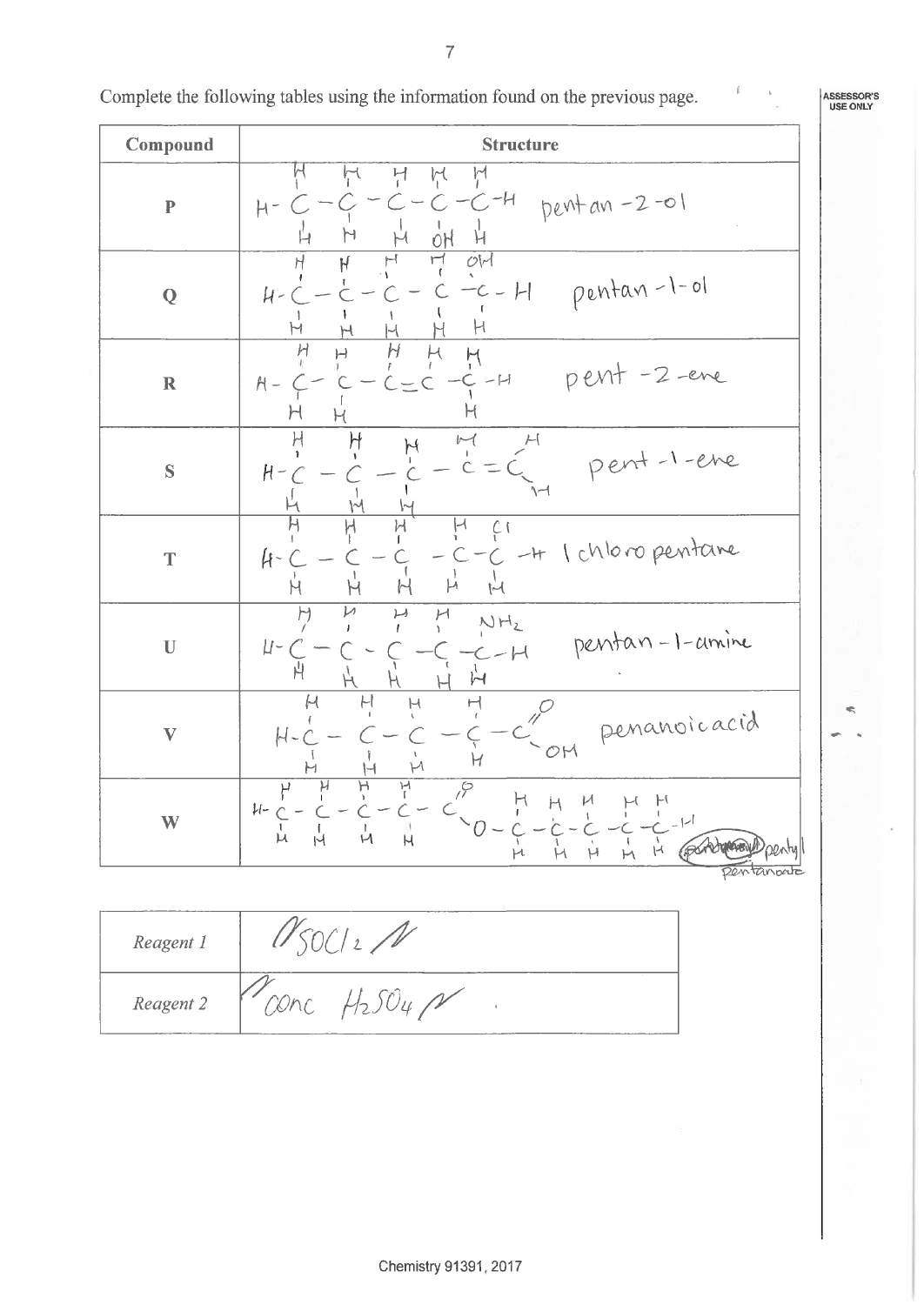Adding an acidified potassium dichromate solution to propan-1-ol can produce either  $(b)$  $(i)$ propanal or propanoic acid.

> Explain the laboratory procedure used to convert propan-1-ol to propanal. In your answer, you should:

- outline the procedure for the conversion, and describe any colour changes linked to the species involved
- state the type of reaction occurring
- explain how the procedure ensures only **propanal** is collected.
- when propan-l-ol is added to postatified dichrant oxidation reaction is faking place. This should be done  $USIM9$ the process of distillation, where the solution is heated to speed up the rate of reachion. Gince ovidation is taking place the colour of the johthen will change from people aneen. has the lowent boiling point once it Since propanal is formed and the temperature has reached it Rp the propanell  $M<sub>h</sub>$  into an while the propan-lold streament  $STI$ **Helmai**h The vapour cons of propared will protein and enter a condurser which low cold water running through it to cool bach  $H_{2}$   $U_{4}$
- Explain how Benedict's solution can be used to distinguish between propanone and  $(ii)$ propanal.

In your answer, you should include:

- any observations made linked to the organic compounds involved
- the type of reaction occurring

relevant equations showing any organic reactants and products involved.

a heyfore and is not hirther oxidues undergoes oxidation to from Blue  $C110$  $id$  $LH_3LH_2$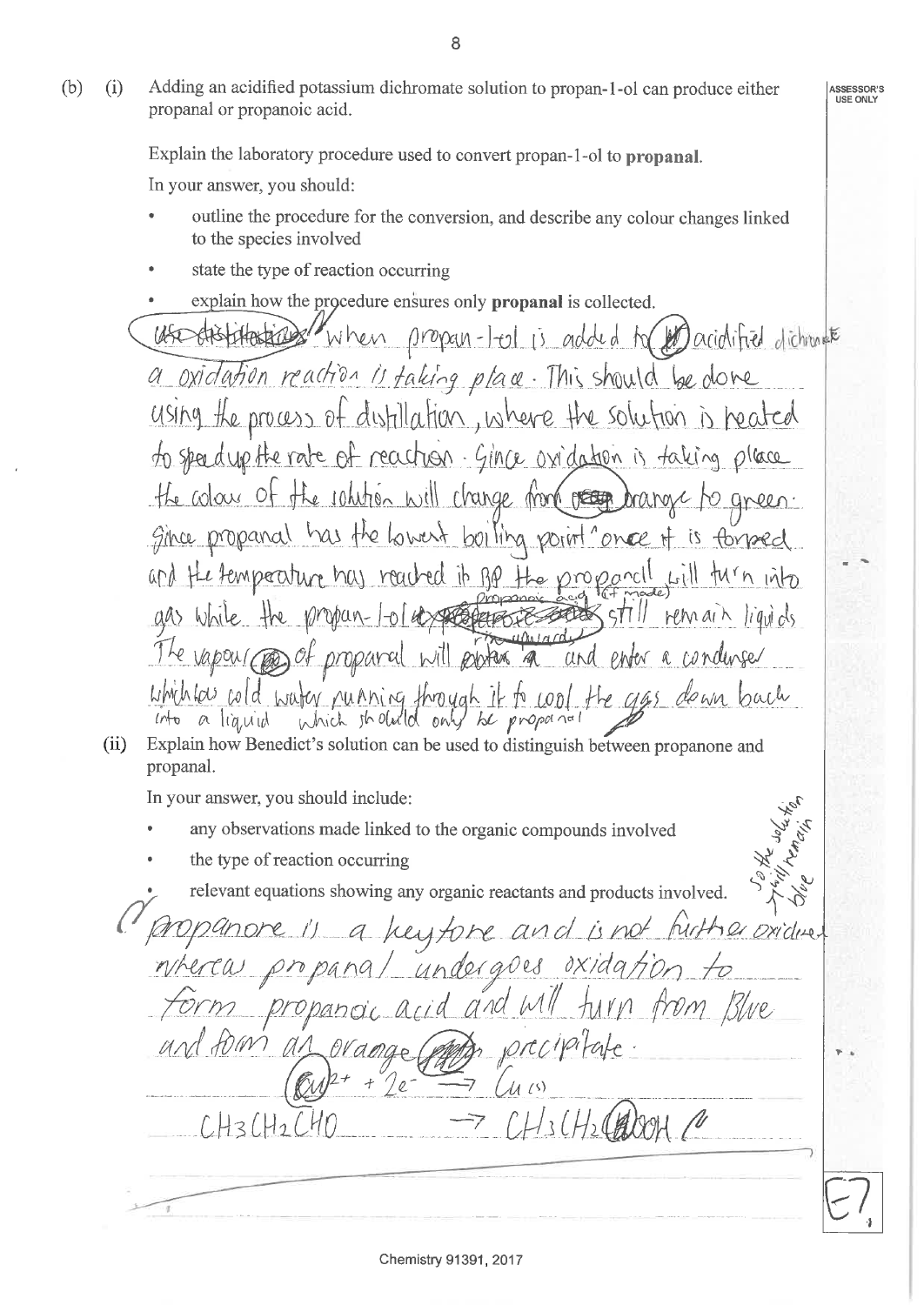### **QUESTION THREE**

Peptides are molecules that form when amino acids combine.

The following structures show the amino acids cysteine and serine.



In the boxes below, show two possible dipeptides that can be formed by combining the  $(a)$  $(i)$ two amino acids shown above.



Circle the amide functional group on ONE of the dipeptides drawn in part (i).  $(ii)$ 

ASSESSOR'S USE ONLY

 $\mathfrak{g}$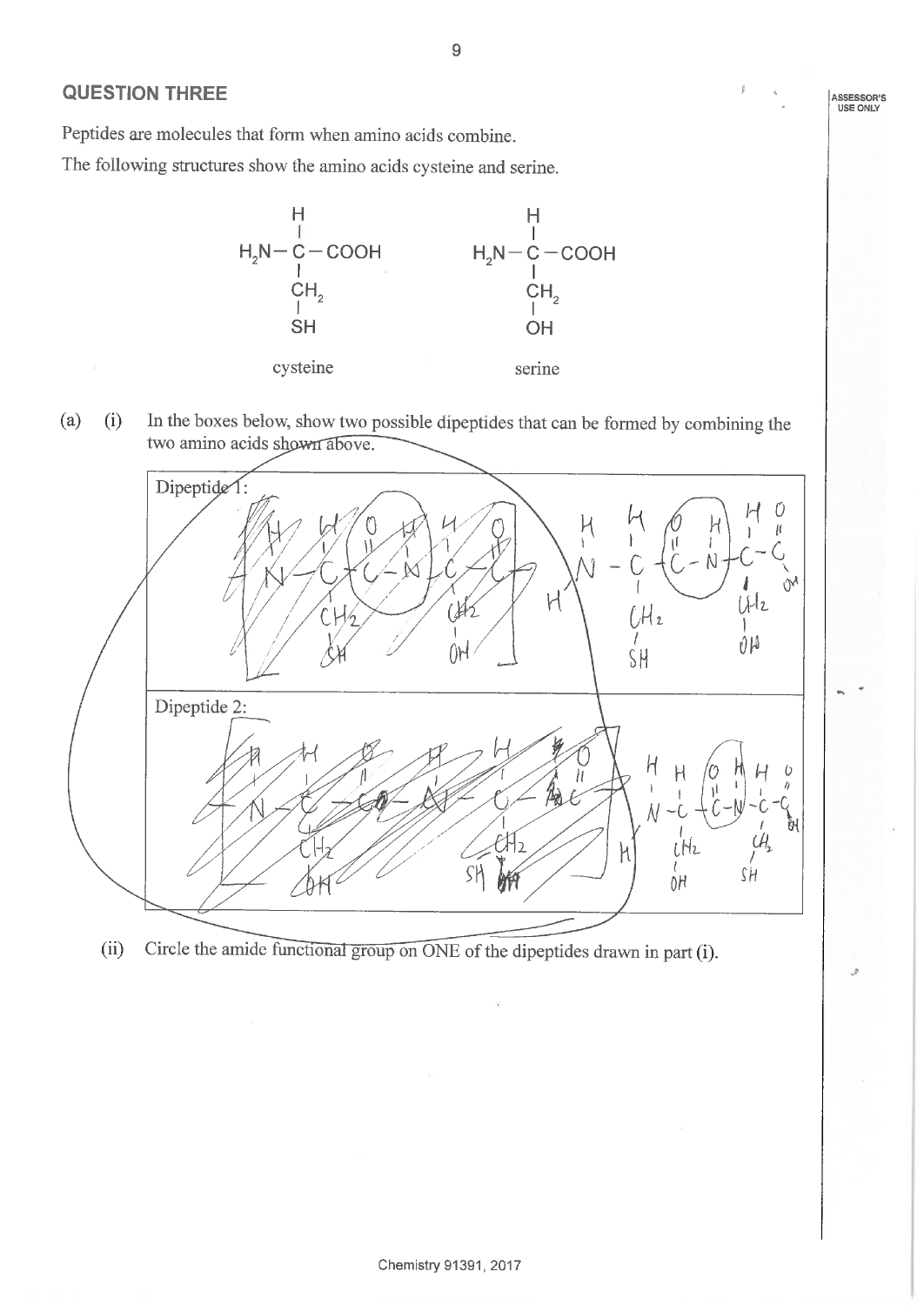$(b)$ Nomex<sup>®</sup> is a polymer used in firefighters' suits. Nomex<sup>®</sup> is made up of two different monomers bonded together to form the polymer chain.

A small portion of the structure of Nomex® is shown below.



Note:

is a benzene ring and does not change when the monomers bond together to form the polymer.

Explain the structure of the polymer, Nomex®.

In your answer, you should include:

- the name of the functional group linking the monomers
- a drawing of both monomers
- a classification of the type of polymer formed, with an explanation to justify your choice.

The functional group linking the monomers is an amide linkage<br>this is lacause the 2 monomers undergo is condensation an strailler protecte in this cate 420 is condensed ont. As the OH from the Carboxyllic joins with an M<br>continue oppour making the and allowing about to The polymer is an a polycimide due to the anyide linkage Chemistry 91391, 2017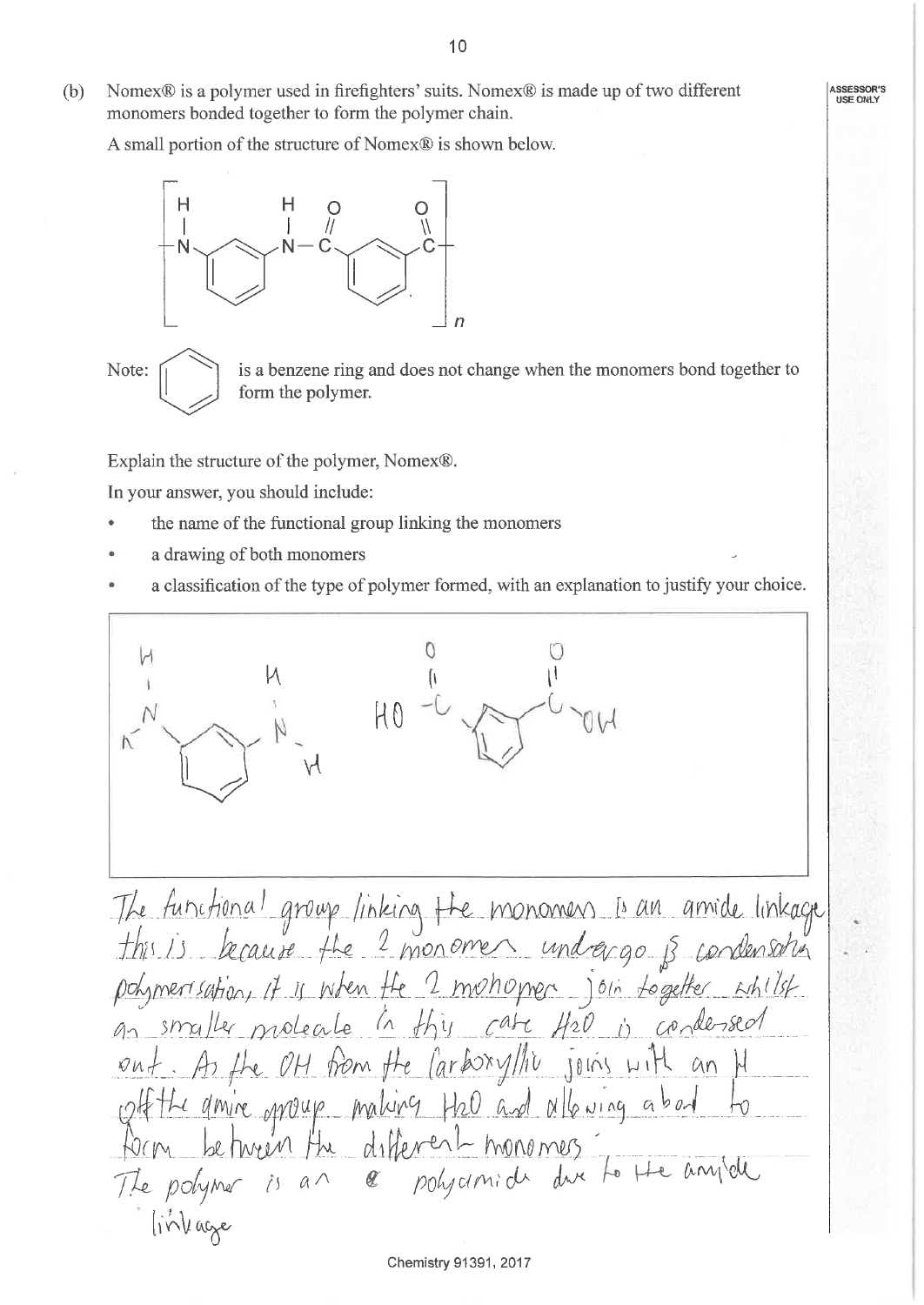$(c)$ Polymers such as Nomex® can be hydrolysed by either aqueous acid or base. ASSESSOR'S<br>USE ONLY Show the products of the hydrolysis of Nomex® using:  $(i)$ aqueous acid  $\overline{2}$  $\circ$  $H$  $\int_{l}^{D}$  $\mathcal{N}$  $\overline{1}$  $|\mu 0$ OH tt  $(ii)$ aqueous base.  $\zeta$ ′೧  $\int_{0}^{1}$ ΊI  $N^*$ 0  $\overline{\mathcal{C}}$  $\sqrt{}$ 

 $11$